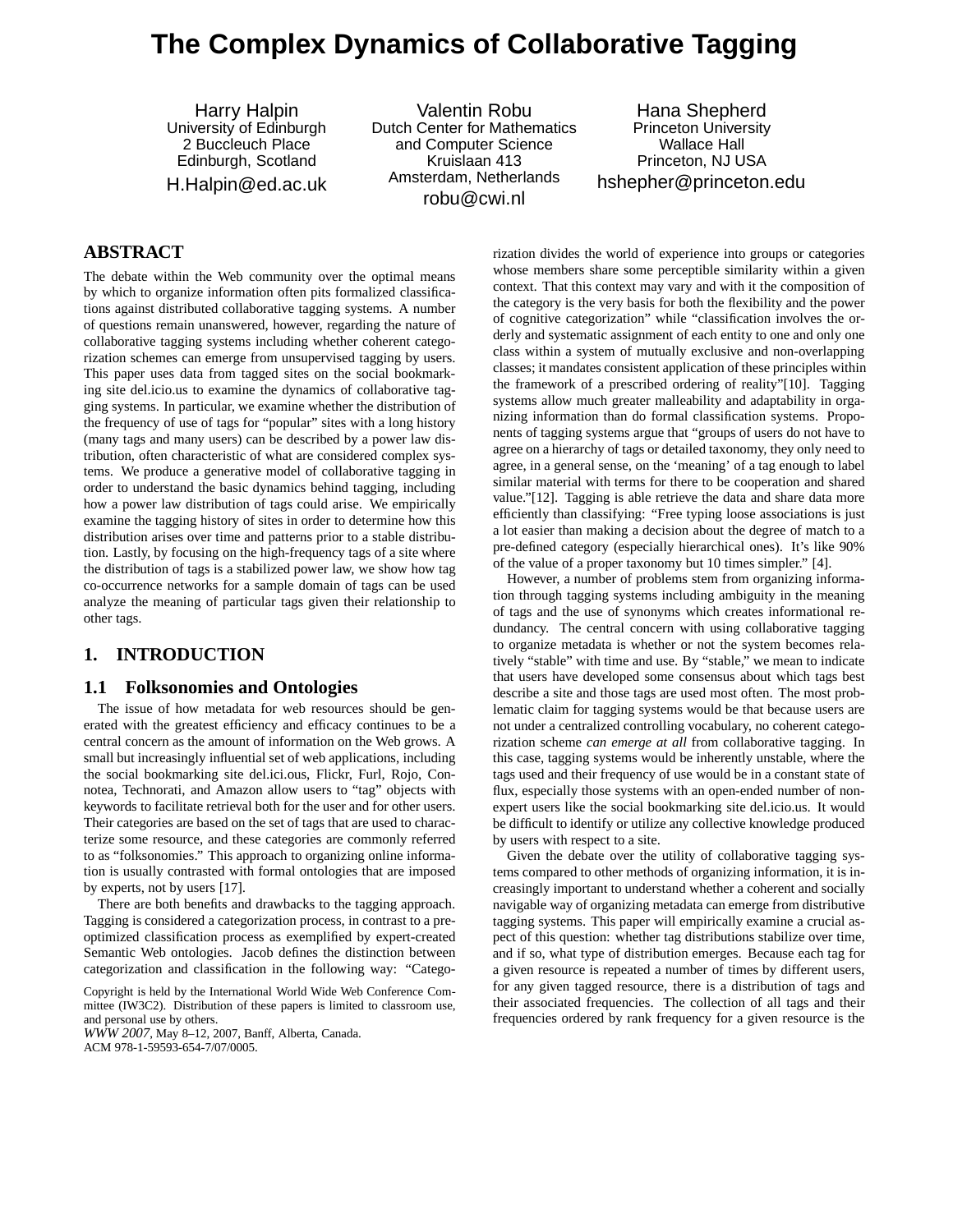#### *tag distribution* of that resource.

There is hope among the proponents of collaborative tagging systems that a stable distribution might arise from these systems. Note that by *stable* we do not mean that users stop tagging the resource, but instead that the tagging eventually settles to a group of tags that describe the resource well and where new users mostly reinforce already present tags in the same frequency as in the stable distribution. There is reason to believe a stable distribution should arise. Online tagging systems have a variety of features that are often associated with complex systems such as a large number of users, a lack of central coordination, and non-linear dynamics, and these sort of systems are known to produce a type over time a distribution known as a "power law." One important feature of power laws produced by complex systems is that they can often be "scale-free," such that regardless of how larger the system grows, the shape of the distribution remains the same, and thus "stable." Researchers have observed, some casually, some more rigorously, that the distribution of tags applied to particular URLs in tagging systems follows a power law distribution where there are a relatively small number of tags that are used with great frequency and a great number of tags that are used infrequently [12]. We are concerned with a thorough demonstration, explanation, and empirical analysis of this phenomenon.

## **1.2 The Dynamics and Structure of Tagging**

What are the underlying dynamics of a collaborative tagging system that could cause a tag distribution to reach some point of stability? Work by Golder and Huberman using del.ici.ous data has noted a number of patterns in tagging dynamics. The majority of sites reach their peak popularity, the highest frequency of tagging in a given time period, within 10 days of being saved on del.icio.us (67% in the data set of Golder and Huberman) though some sites are "rediscovered" by users (about 17% in their data set), suggesting stability in most sites but some degree of "burstiness" in the dynamics that could lead to a cyclical relationship to stability characteristic of chaotic systems [9]. Importantly, Golder and Huberman find that the proportion of frequencies of tags within a given site stabilize over time; they find it occurs usually after around being bookmarked 100 times [9]. However, they do not measure what type of distribution arises from a stabilized tagging process, nor do they present a method for determining stability.

Golder and Huberman cite two important features of such collaborative tagging systems that might give rise to this type of stability: imitation of others and shared knowledge [9]. One of the specific features of del.icio.us is the inclusion of "most common tags" for a given site when a user saves that site, facilitating the use of the tags others have used with the greatest frequency. They explain that the stability of common tags, which are displayed for users when they save a site, is based on a shared background and set of assumptions among users. Given that the stability of tag frequencies presumably relies on both the interaction between users (imitation) and the shared cultural knowledge of users, the stability and patterns of tag frequency distributions might lend insight into the degree to which there is consensus within a community about how to characterize some site or into whether there are different groups of users with different sets of assumptions and who are tagging the same site. Or, as Golder and Huberman suggest, changes in the stability of such patterns might suggest that groups of users are migrating away from a particular consensus on how to characterize a site and its content or negotiating the changing meaning of that site. To the extent this consensus is stable, it is ripe for development into a classification system and perhaps even formalization into an ontology.

Assuming a stabilized distribution arises with a well-known shape

and properties, in order to make inferences about the existence of some sort of meaning structure in the distribution, we need to understand the information inherent in the distribution of tags. This inherent structure can be traced to what we call the *informational value* of a tag. By "informational value" we mean the information conveyed by the natural language term used in the tag and how this makes the tag useful for retrieval of and distinction between resources or not. Since the "meaning" of tags is elusive, one way to model their informational value is to look at their co-occurrence with other tags, and to try to answer questions about how these co-occurrence models reflect the informational value of particular tags: Does the structure of tag networks based on co-occurrence make intuitive sense, doing justice to the common-sense ideas we have about the relationships between the concepts under scrutiny? Can tagging provide users with any new insight into the meaning of resources just by analyzing the structure of networks based on co-occurrence? Shen and Wu analyze the structure of a tagging network for del.icio.us data as we do in Section 6, although unlike in our examples their graph is unweighted [16] and does not reflect the information in the tag distribution. They examine the degree distribution (the distribution of the number of other nodes each node is connected to) and the clustering coefficient (based on a ratio of the total number of edges in a subgraph to the number of all possible edges) of this network and find that the network is indeed "scale free," and so has the features Watts and Strogatz found to characterize small world networks: small average path length and relatively high clustering coefficient [19]. A large amount of work exploring the structural properties of nature language networks finds similar results [6].

In Section 3 we formalize a generative model for tagging in order to suggest how the patterns observed in tagging distributions might emerge. In Section 4 we empirically examine whether tagging distributions develop into stable power law distributions and in Section 5 we empirically analyze the trajectory of tagging distributions before they have stabilized. Establishing the convergence and stability of these distributions is essential to understanding whether coherent categorization schemes might emerge from distributed tagging systems. Finally, we use the importance of the informational value of tags to demonstrate how the most frequent tags in a power law distribution can be used in inter-tag correlation graphs to chart their relation to one another in Section 4. It is conjectured that this method might be useful in extracting a classification scheme (ontology) from a categorization scheme (folksonomy).

## **2. THE TRIPARTITE STRUCTURE OF TAG-GING**

To begin, we need a conceptual model to describe generic collaborative tagging systems which is capable of being formalized so that we can both make predictions about collaborative tagging systems based on empirical data and based on generative features of the model. A well-accepted tripartite model has already been theorized [11, 13], although we hope to clarify it below:

There are three main entities that compose any tagging system:

- The users of the system (people who actually do the tagging)
- The tags themselves
- The resources being tagged (in this case, the websites)

Each of these can be seen as forming separate spaces consisting of sets of vertices, which are linked together by edges (see Fig. 1). The first space, the *user space*, consists of the set of all users of the tagging system, where each vertex is a user. The second space is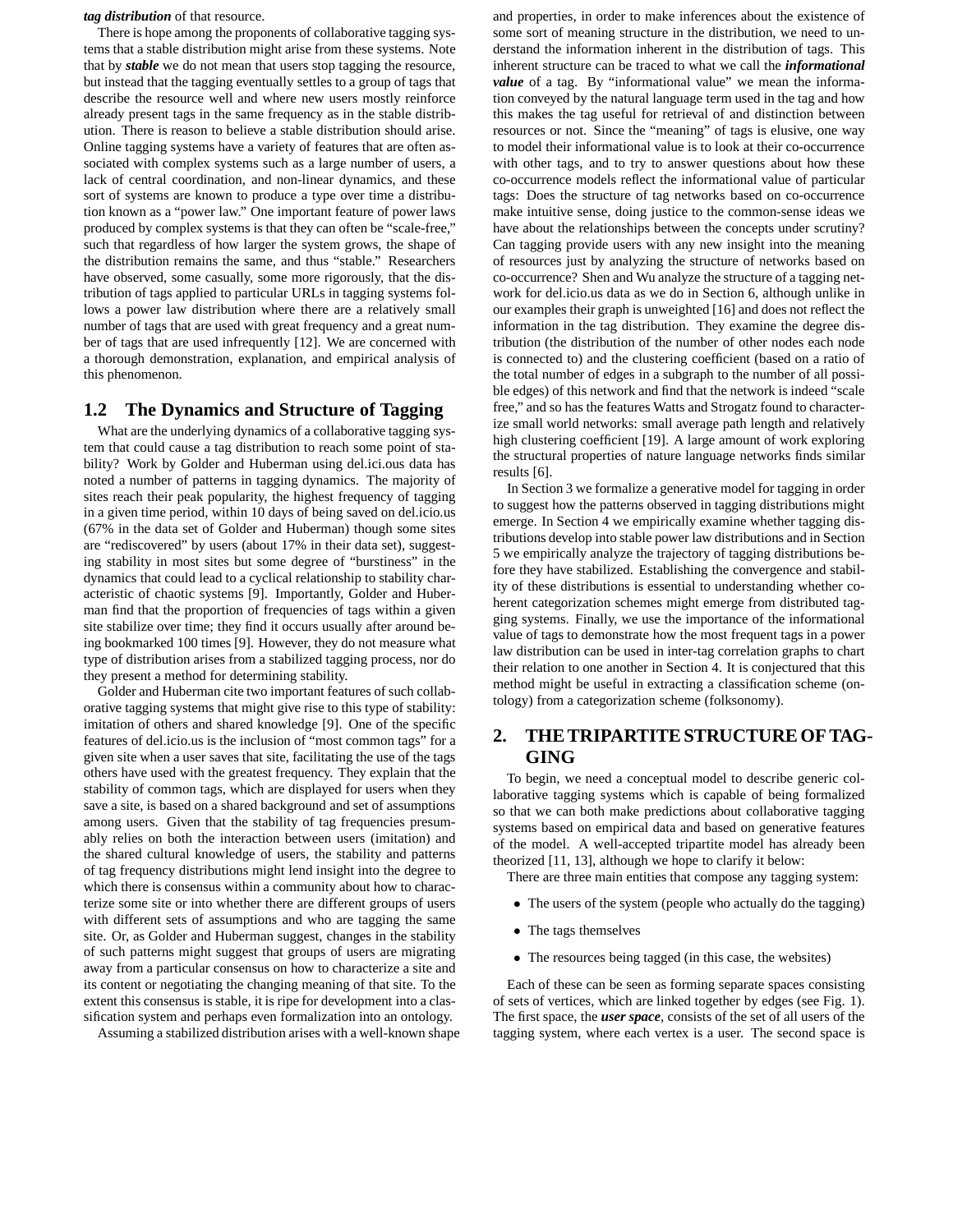the *tag space*, the set of all tags, where a tag corresponds to a term ("music") or neologism ("toread") in natural language. The third space is the *resource space*, the set of all resources, where each resource is normally denoted by a unique URI.<sup>1</sup> A tagging instance can be seen as the two edges that links together a user to a tag and then that tag to a given website or resource. Note that a tagging instance can associate a date with its tuple of a user, a tag(s), and a resource.



**Figure 1: Tripartite graph structure of a tagging system. An edge linking a user, a tag and a resource (website) represents one tagging instance**

From the above model and Fig.1, we observe that tags provide the link between the users of the system and the resources or concepts they search for.

This analysis reveals a number of dimensions of tagging that are often under-emphasized. In particular, tagging is often *a methodology for information retrieval*, much like traditional search engines, but with a number of key differences. To simplify drastically, with a traditional search engine a user enters a number of tags and then an automatic algorithm labels the resources with some measure of relevancy to the tags *pre-discovery*, displaying relevant resources to the user. In contrast, with collaborative tagging a user finds a resource, then adds one or more tags to the resource manually, with a system storing the resource and the tags *post-discovery*. When faced with a case of retrieval, an automatic algorithm does not have to assign tags to the resource automatically, but can follow the tags used by the user. The difference between this and traditional searching algorithms is two-fold: collaborative tagging relies on human knowledge, as opposed to an algorithm, to directly connect terms to documents before a search begins, and so relies on the collective intelligence of its human users to *pre-filter* the search results for relevancy. When a search is complete and a resource of interest is found, collaborative tagging often requires the user to in turn "tag" the resource in order to store the result in his or her personal collection. This causes a *feedback cycle*. These characteristics motivate many systems like del.icio.us and it is well-known that feedback cycles are one ingredient of complex systems, giving further indication that a power law in the tagging distribution might emerge. Before going further we need to formalize these qualitative observations about collaborative tagging.

#### **3. A GENERATIVE MODEL**

Our model needs to combine the three-level model of tagging presented above with the manner in which feedback cycles and informational value give rise to a stable distribution of tags over time. The notion of a feedback cycle is encapsulated in the simple idea that a tag that has already been used is likely to be repeated. This behavior is a clear example of *preferential attachment*, known popularly as a "rich get richer" model. To model this phenomena, we need to have a baseline probability  $P(a)$ , or the probability of a user committing a "tagging action." This is the probability that for every time step  $t$ , a "tag" is added to a resource. There are very few empirical studies that estimate this parameter currently. Additionally, since users often tag more than once, there is  $P(n)$  that determines the number  $(n)$  of tags a user is likely to add at once based on the distribution of the number of tags a given user employs in a single tagging action. As reported by other studies, this number varies between two and ten [9], although we will hold  $n = 1$  in order to simplify our exposition. Once a tagging action  $(P(a))$  has been done, a preferential attachment model can be formalized by use of a simple "shuffling theory" model [8]. This model holds that an "old tag" is reinforced with constant probability  $P(o)$ , so a "new tag" is added with probability  $1 - P(o)$ . If the old tag is added, it is added with a probability  $\frac{R(x)}{\sum R(i)}$ , where  $R(x)$  is the number of times that particular previous tag  $x$  has been chosen in the past and  $\sum R(i)$  is the sum of all previous tags. This leads to tags that have been heavily reinforced in the past being further reinforced in the future.

We illustrate this with a simple example, as given by Figure 2, where  $P(tag)$  is  $P(o)$  and assuming for simplification  $P(a) = 1$ . Also, we will have a user only add one new tag per time step. At time step 1 in our example, the user has no choice but to add a new tag, "piano" to the page. At the next stage, the user does not reinforce a new tag but chooses a new tag, "music", and so  $P(piano) = \frac{1}{2}$  and  $P(music) = \frac{1}{2}$ . At  $t = 3$ , the user reinforces a previous "piano" tag and so  $P(piano)$  increases to  $\frac{2}{3}$ , while  $P(music)$  decreases to  $\frac{1}{3}$ . At  $t = 4$ , a new tag is chosen ("digital"), and so  $P(piano)$  goes up while  $P(music)$  decreases to  $\frac{1}{4}$  and  $P(digital)$  is  $\frac{1}{4}$ . Taken to its conclusion, this process produces a "power law" distribution.



**Figure 2: An example of how shuffling leads to preferential attachment**

Preferential attachment models do not explain why a particular new tag is added to a resource; in practice, tags are not added at random because their informational value is taken into account. For example, the oldest tags for a resource are not always the most pop-

<sup>&</sup>lt;sup>1</sup>A "Universal Resource Identifier" such as *http://www.example.com* that can return a web-page when accessed. Notice that some tagging based systems such as Spurl (*http://www.spurl.net*) store the entire document, not the URI, but most systems such as del.icio.us store only the URI. Regardless, our resource space is whatever is being tagged.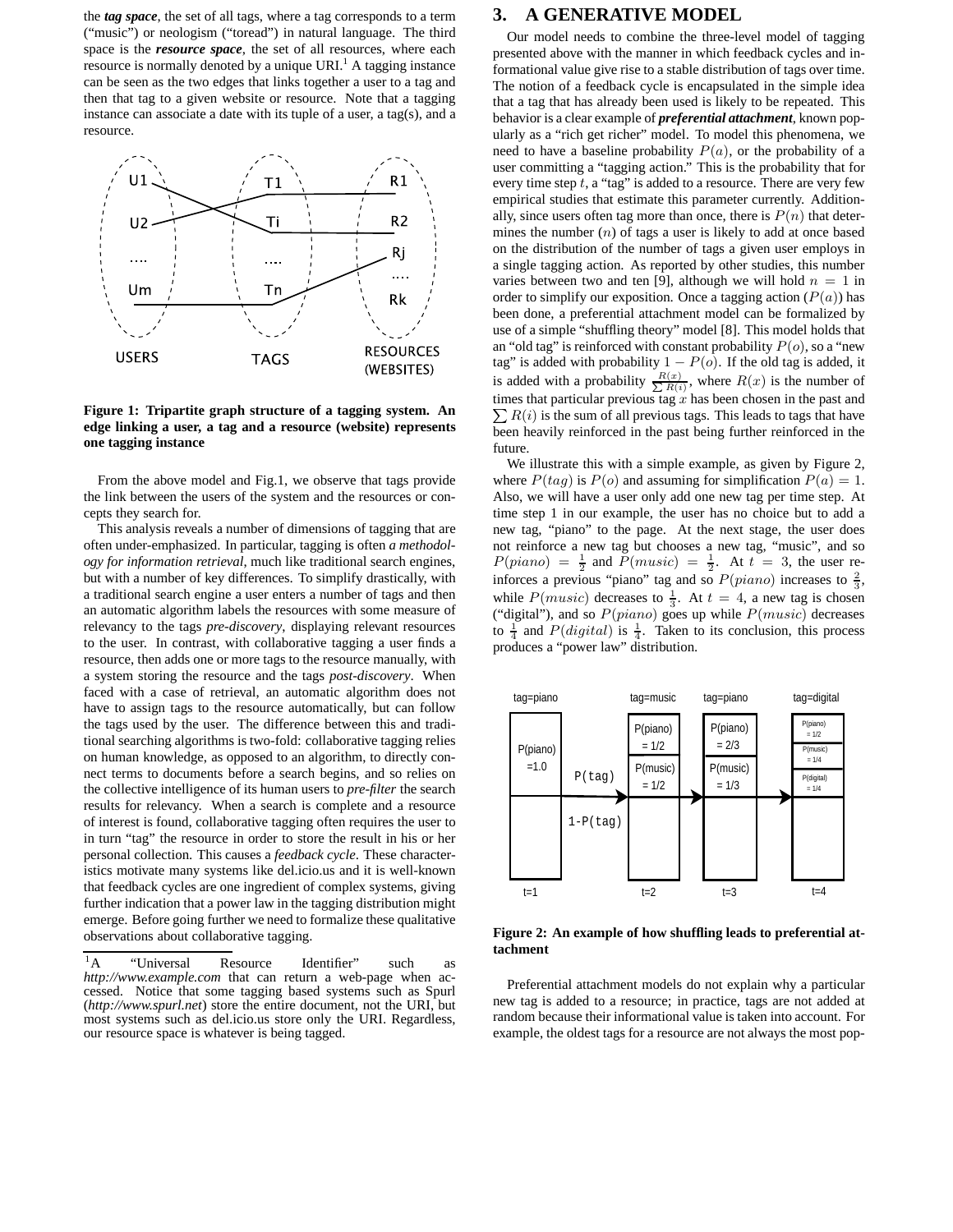ular tags. A new tag may be added that uncovers an informational dimension not captured by older tags, and if this new dimension proves both relevant and useful then other users will reinforce the tag that represents the dimension, perhaps at the expense of older tags with less relevant informational dimensions. In this case, the new relevant tag would experience a burst of reinforcement, perhaps surmounting the frequency with which older tags were used and eventually stabilizing towards the top of the tag distribution for a resource. The entire tagging process might be considered an "exploration" versus "exploitation" process where the exploration of possibly relevant dimensions of a resource is balanced with the exploitation of previously tagged dimensions of a resource. A stabilized distribution theoretically represents a state where the optimal number of dimensions has been tagged.

While it is impossible for a generic model to assign a priori the exact informational value of a resource, it is possible to at least partially model the informational value of a specific tag. A hypothetical tag applied to every relevant resource would, if used in a search by a user to discover resources, retrieve every document (imagine a tag such as "website," but used once by at least one user on every resource). This type of tag has an informational value  $(I)$  of 0, and we assume that the informational value of a tag that retrieves no resources is also 0. Another tag that hypothetically selects only the resource needed, would have an informational value  $(I)$  of 1. This does not occur so precisely in practice, as users presumably want the optimal tag to return some cognitively appropriate  $(k)$  number of resources, such as the number of resources that fit on the screen or that allow users to effectively browse an area, and this may vary per user. However, for the purposes of our model we will assume that  $k = 1$  when quantifying informational value to simplify our exposition. Notice also that a user may use multiple tags and these tag combinations may have different informational values that are not additive. In our work with del.icio.us, we can empirically estimate the informational value of a tag by retrieving the number of web-pages a del.icio.us search with a tag (or combination of tags) returns and converting it into a probability, as done in Section 6.

In order to explain tight binding between information retrieval and value, we show an abstract example in Figure 3. In this example the act of "tagging" by a user  $(u_x)$  can be considered the assignment of a tag  $(t_y)$  to a given resource  $(r_z)$ . Thus, a given search can be considered a transversal from  $u_x$  via a number of tags to a number of resources. The user wishes to minimize the number of tags needed to retrieve the relevant resources, which is unknown to both the system and the user. Following Zipf's famous "Principle of Least Effort," users presumably minimize the number of tags used. [20]. In our example the user  $u_2$  wishes to use a group of tags to discover a relevant resource, which an oracle would tell us is  $r_2$ . While tag  $t_1$  and  $t_5$  retrieve exactly one resource  $I(t_1)$ and  $I(t_5) = 1$ , these tags do not identify  $r_2$ .  $I(t_3) = 0$ , since it retrieves all resources in the data-set. While  $I(t_2)$  and  $I(t_4) > I(t_3)$ , the combination of both tags retrieve exactly the resource  $r_2$  in our example so  $I(t_3, t_2) = 1 > I(t_2)$  and  $I(t_3)$ . Notice that informational value is not additive, since  $I(t_1, t_5) = 0$  while both  $I(t_1)$ and  $I(t_5) = 1$ .

If the user is satisfied with the search results and wishes to add a retrieved resource to their personal collection, they will reinforce one of the existing tags of the resource by repeating one of the preexisting tags, and they might also add a new tag. If the user is not satisfied with the search results, they will likely add a new tag to a retrieved resource. This tag may allow them to use fewer tags in future searches to retrieve the same resource. Thus, if we linearly combine our two models of informational value and preferential attachment, we can generate the probability of a tag  $x$  being rein-



**Figure 3: Tripartite tagging system graph used for search. The dotted edges represent options, while the dark edges represent a particular user engaging in a search for the shaded resource**

forced or added as a linear interpolation of preferential attachment and informational value, with  $\lambda$  being used to weigh the factors:

$$
P(x) = \lambda * P(I(x)) + (1 - \lambda) * P(a) * P(o) * P(\frac{R(x)}{\sum R(i)}) \tag{1}
$$

This formalizes a process that would give rise to a power law via preferential attachment, but one where the informational value of a tag additionally figures into the dynamics of the tagging distribution. This model as it stands is heavily parameterized, where the values of the parameters no doubt vary from one tagging system to another. However, to see if this model holds up to real data first we need to determine whether a power law actually arises from empirical data.

#### **4. DETECTING POWER LAWS IN TAGS**

According to our model, there should be a connection between the stability of the distribution of tags and the general shape of the distribution. If our qualitative intuition about tagging systems as complex systems and our model are correct, this distribution should follow a "power law." Our complete data set includes 750 tagged sites from del.ici.ous, 500 of which were tagged over 400 times and taken from the "popular" section of del.icio.us and 250 of which were randomly selected from the "recent" section of del.icio.us. Both sections are prominently displayed on the del.icio.us site, though "recent" sites are those tagged within the short time period immediately prior to viewing by the user and "popular" sites are those which are heavily tagged in general.

### **4.1 Power Law Distributions: Definition**

A *power law* is a relationship between two scalar quantities  $x$ and  $y$  of the form:

$$
y = cx^{\alpha} \tag{2}
$$

Where  $\alpha$  and  $c$  are constants characterizing the given power law. Without loss of generality, Eq. 2 can also be written as:

$$
\log y = \alpha \log x + \log c \tag{3}
$$

When written in this form, a fundamental property of power laws becomes apparent– when plotted in log-log space, power laws are straight lines. Therefore, the most simple (and widely used) method to check whether a distribution follows a power law and deduce its parameters is to apply a logarithmic transformation, and then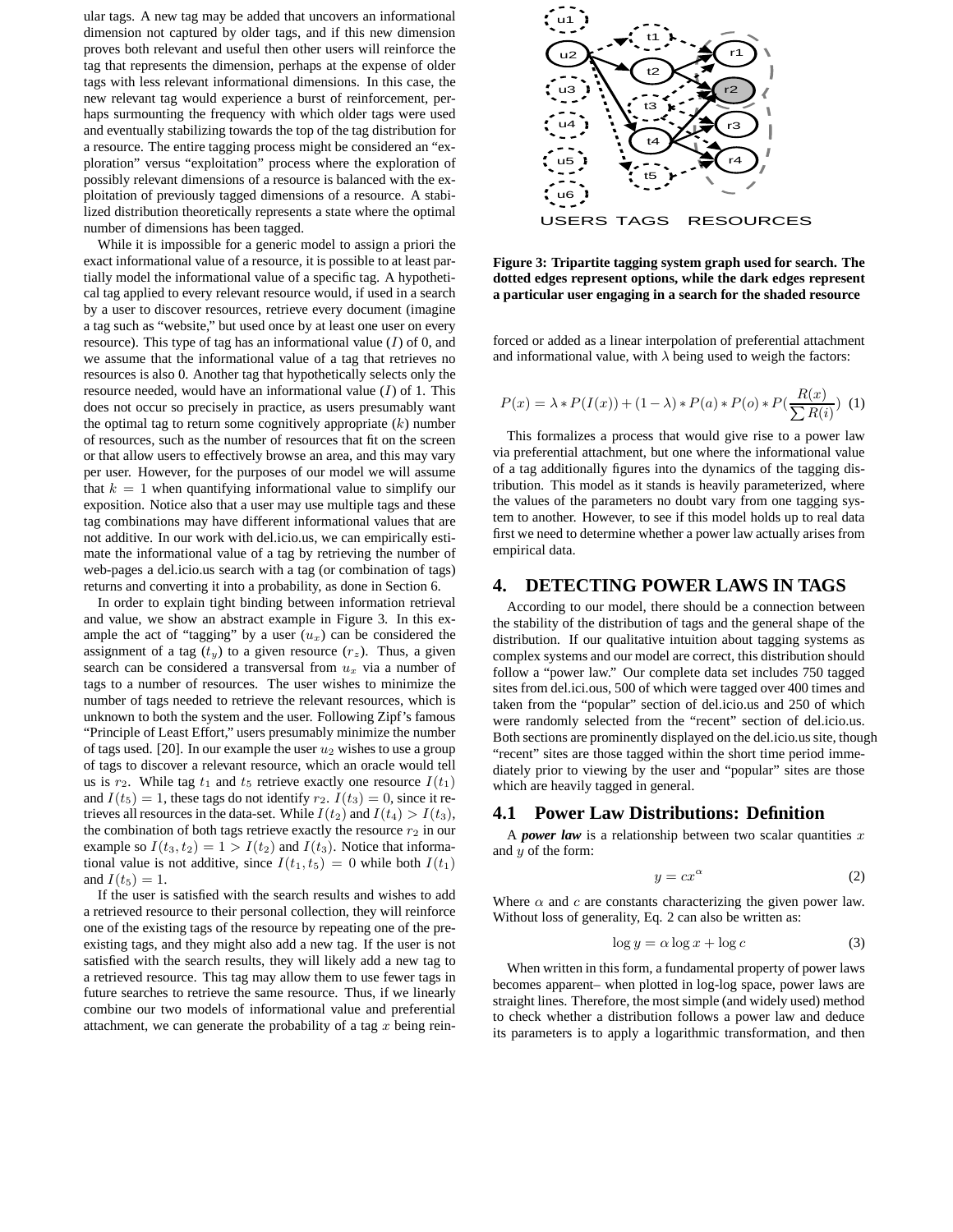perform linear regression in the resulting log-log space. Recent literature on the subject (Newman '05 [14]) suggests, however, that this may introduce a bias in the value of the exponent, and as the reliable alternative proposes the following formula to determine  $\alpha$ :

$$
\alpha = 1 + n * \left[ \sum_{i=1}^{n} \ln \frac{x_i}{x_{min}} \right]^{-1}
$$
 (4)

where  $x_i$ ,  $i = 1..n$  are the measured values of x and  $x_{min}$  corresponds to the lowest value for which the power law behaviour holds. This formula was also used in this work (the interested reader can consult the full derivation of the above formula in [14]).

In our tagging domain, the intuitive explanation of the above parameters is as follows:  $c$  represents the number of times the most common tag for that website is used, while  $\alpha$  gives the power law decay parameter for the frequency of tags at subsequent positions. Thus, the number of times the tag in position  $p$  is used (for  $p=1$ ) to 25) should be approximated by a function of the form (where  $-\alpha > 0$ :

$$
Frequency(p) = \frac{Frequency(p=1)}{p^{-\alpha}} \tag{5}
$$

## **4.2 Empirical Results for Power Law Regression for Popular Sites**

For this analysis, we used a subset of 500 "Popular" sites from del.icio.us that were tagged at least 2000 times. For each website, we considered the 25 most often used tags. Fig. 4 shows the observed data when plotted in the log-log scale. After the log-log transformation, we fit a linear regression to the resulting data points of each site individually. We computed the aggregate distribution for all sites by summing the frequency of tags that appear in each position across the sites and fitted a regression line to the data. The results are presented in Fig. 5. In all cases, logarithm of base 2 was used in the log-log transformation<sup>2</sup>.

To summarize our results, we found that the data points can be fitted with a linear regression line, with some error. With the aggregate function, the parameter for the slop of the power law, using the above equation (see Equation 4), had the value:  $\alpha = -1.278$ . For the individual sites (not shown graphically, for the sake of clarity of the picture), the slopes were in a similar range, i.e. with an average  $\alpha = -1.22$ , with standard deviation  $\pm 0.03$ . Thus, it appears that the power law decay (i.e. slope) is relatively consistent, both in the cumulative case and across individual sites. Intuitively, this indicates a fundamental effect of the way tags are distributed in individual websites independent of the context and content of the specific website.

There is a caveat, however. We observed that tags in positions seven to ten have a considerably sharper drop in frequency than the general trend line would predict. This means that, for example, if we do a piece-wise regression for the tags in the first seven positions and the tags in the last fifteen positions we would get in both cases, linear functions, though with slightly different slopes. Furthermore, as Fig. 4 shows, this effect largely holds for almost all sites in the data set considered, so it is not attributable to noise alone, but a consistent effect of the way tagging is performed. We do not have yet a satisfactory explanation for this effect; it may have a cognitive explanation, i.e. it may be based on the number of



**Figure 4: Frequency of tag usage, based on relative position. The dataset consists of 500 heavily tagged sites where for each, the 25 most frequently used tags were considered. The plot uses double logarithmic (log-log) scale: the horizontal scale gives the logarithm base 2 of the relative position (where the most used tag is in position 1, the second most used tag is in position 2 and so on), while the vertical scale gives the logarithm of the frequency of use**



**Figure 5: Cumulative number of tag usage frequency, based on their relative position. The plot is on a log-log scale: the horizontal axis shows the logarithm of the relative position, while the vertical axis shows the logarithm of the cumulative frequency of tags in that relative position. The best fit linear regression (using the least-squares method) is also shown.**

tags the average user employs per website, or it may be an artifact of the user interface specific to del.icio.us, i.e. users see space for a particular number of tags or receive a particular number of suggestions for tags to use. This observation does not affect our basic result that tag distributions follow power laws.

<sup>&</sup>lt;sup>2</sup>Note that the base of the logarithm does not actually appear in the power law equation (c.f. Eq. 2), but because we use empirical and thus possibly noisy data, this choice might introduce errors in the fitting of the regression phase. However, we did not find significant differences from changing the base of the logarithm to e or 10.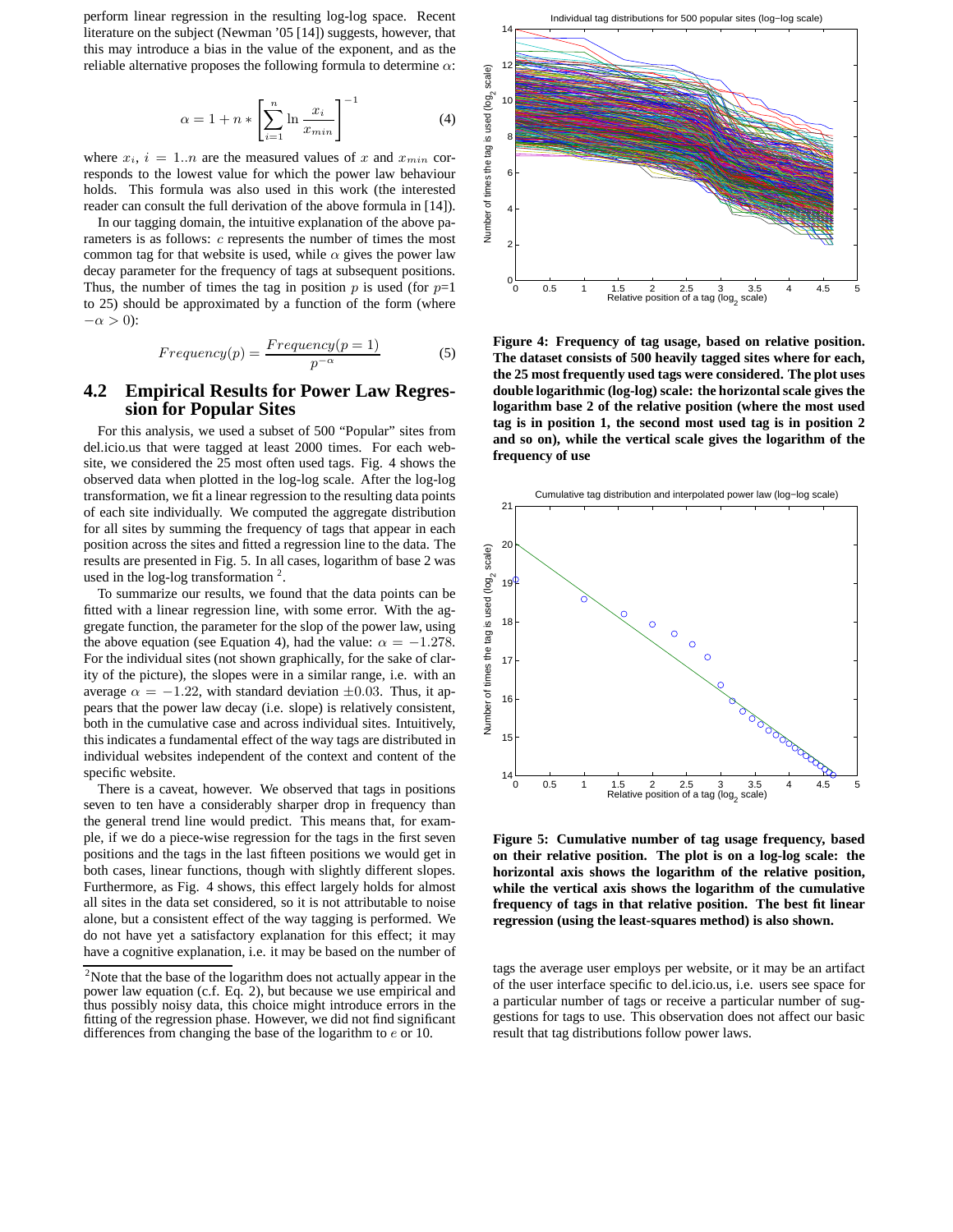#### **4.3 Regression Results for Less Popular Sites**

The analysis presented in the above section refers to heavily tagged sites (tagged more than 2000 times) and considers the 25 most used tags for each site. In order to further illustrate and verify our results, we considered an additional sample of 500 sites selected randomly from the "recent" section of del.icio.us and plotted their distribution on a log-log scale. This set of sites are much less heavily tagged: the mean number of users of this "random"distribution is 286.1 with a standard deviation of 18.2, as opposed to the previously studied "popular" distribution that has a mean of 2074.8 users and a standard deviation of 92.9 users.

Results are shown in Fig. 6. Our analysis shows that for the less-heavily tagged individual sites, the slopes differed from each other to a much greater extent than with the heavily tagged data, with an average  $\alpha = -3.9$  and standard deviation  $\pm 4.63$ . Clearly, the power law effect is much less pronounced for the less-heavily tagged sites as opposed to the heavily tagged sites, as the standard deviation reveals a much poorer fit of the regression line to the loglog plotted data. For sites in the "Popular" category, the S.D. of the power law decay slope with respect to the average slope is only 0.03, while for the set of less heavily tagged ones the S.D. is 4.63. In fact, for random sites with relatively few instances of tagging, the results reveal little other than noise. However, even for some of these less popular sites, a power law is beginning to emerge, though it is not yet fully established.



**Figure 6: Frequency of tag usage based on relative position for a dataset consisting of 500 less-heavily tagged sites (with the 25 most frequently used tags considered for each).**

## **5. THE DYNAMICS OF TAG DISTRIBUTIONS**

In Sect. 4, we have shown that tag distributions converge to power law distributions. Again, because power laws are scale free, the emergence of this type of distribution suggests the emergence of a stable distribution. In this section, we study another aspect of the problem, namely how the shape of these distributions forms in time from the tagging action of the individual users. In practice, this involves measuring the distance between the distributions of tags of a given site at different time points (in our case, each time point roughly corresponds to a calendar month, which is discussed below). We take a novel approach to this problem by employing

a method inspired by information theory, namely the Kullback-Leibler divergence [7].

## **5.1 Kullback-Leibler Divergence: Definition**

In probability and information theory, the Kullback-Leibler divergence (also known "relative entropy" or "information divergence") represents a natural distance measure between two probability distributions  $P$  and  $Q$  (in our case,  $P$  and  $Q$  are two vectors, representing discrete probability distributions). Formally, the Kullback-Leibler divergence between  $P$  and  $Q$  is defined as:

$$
D_{KL}(P||Q) = \sum_{x} P(x)log(\frac{P(x)}{Q(x)})
$$
 (6)

The Kullback-Leibler distance is a non-negative, convex function, i.e.

 $D_{KL}(P,Q) \geq 0, \forall P,Q$  (note that  $D_{KL}(P,Q) = 0$  iff. P and Q coincide). Also, unlike other distance measures it is not symmetric, i.e. in general  $D_{KL}(P,Q) \neq D_{KL}(Q, P)$ .

## **5.2 Application to Tag Dynamics**

There are two complementary ways to detect whether or not a distribution has converged to a steady state using the Kullback-Leibler divergence, which is also known as relative entropy:

- The first is to take the relative entropy between every two consecutive points in time of the distribution, where each point in time represents some change in the distribution. Again, in our data, tag distributions are the rank-ordered tag-frequencies for the top 25 highest-ranked unique tags for any one website. Each point of time was a given month where the tag distribution had changed; months where there was no tagging change were not counted as time points. Using this methodology, a tag distribution that was "stable" would show the relative entropy converging to and remaining at zero over time.
- The second method involves taking the relative entropy of the tag distribution for each time step with respect to the final tag distribution for that site (where "final" indicates the distribution at the time the measurement was taken, the last observation in the data). This method is most useful for heavily tagged sites, for which (as shown in Sect 4) the final distribution has already converged to a power law.

The two methods are complementary because the first methodology would converge to zero if the two consecutive distributions are the same, and so could detect when distributions converged if even temporarily. One could imagine a cyclical pattern of stabilization and destabilization being detected using this first method. The second method assumes that the final time point is the stable distribution so detects convergence only towards the final distribution. If both of these methods produce relative entropies that approach zero, then we can be certain the distributions have converged over time to a single distribution, which is the distribution at the final time point. Since we have already shown that final distributions converge to power laws, what is actually studied is the dynamics of the convergence to the power law.

## **5.3 Empirical Results for Tag Dynamics**

The analysis of the dynamics of tagging is considerably more involved than the analysis of the final tag distributions. Because the length of the histories varies widely, there is no meaningful way to compute a cumulative measure across all sites as in Sect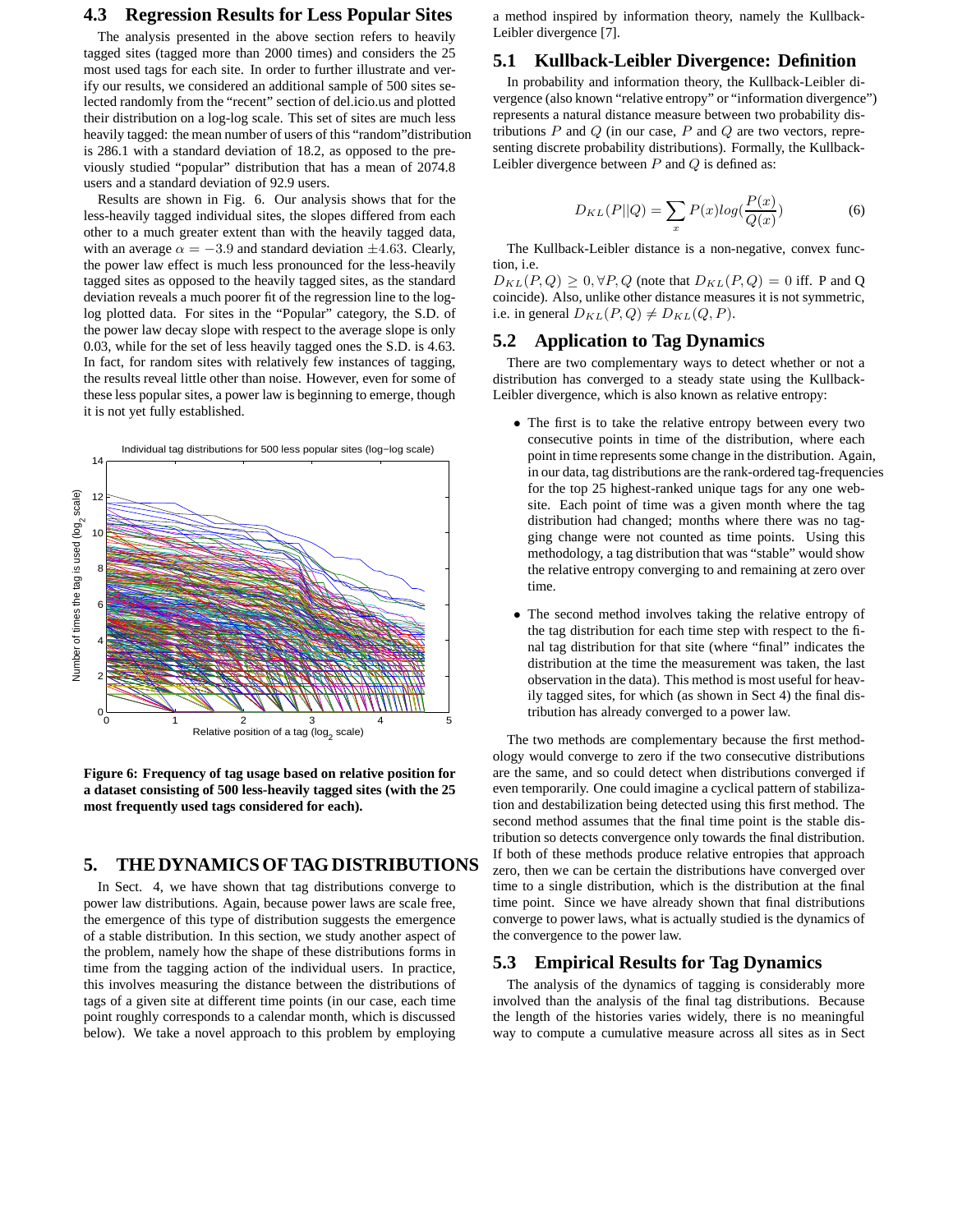4, so our analysis has to consider each resource individually. In Fig. 7 (A and B), we plot the results for the convergence of the 500 "popular" sites, selected as to simultaneously satisfy several requirements. First, their final distribution must have converged to a power law. Second, their complete tagging history must have been available from the first tagging instances and this history must have had a substantial length. In the data set considered, up to 35 time points are available for some sites (which roughly corresponds to 3 years of data, since one time point represents one month).



**Figure 7: Relative Entropy (i.e. KL divergence) between tag frequency distributions at consecutive time-steps**



**Figure 8: Relative Entropy (KL divergence) of tag frequency distribution at each time step, with respect to the final distribution**

There is a clear effect which can be observed from the dynamics of the above distributions. (Note that in Figs. 7 and 8, the first two time points were omitted because their distribution involved few tags and were thus very highly random.) At the beginning of the process when the distributions contain only a few tags, there is a high degree of randomness, indicated by early data points. However, in all cases this converges relatively quickly to a very small value, and then (in the final ten steps) to a Kullback-Leibler distance which is so low that is graphically indistinguishable from zero (with a few outliers). If the Kullback-Leibler divergence between two consecutive time points (in Fig. 7) or between each step and the final one (Fig. 8) becomes zero (or close to zero), it indicates that the shape of the distribution has stopped changing. This result suggests that the power law may form relatively early on in the process for most sites and persist with remarkable consistency throughout. Even if the number of tags added by the users increases many fold afterwards, the new tags reinforce the already-formed power law. Interestingly, there is a substantial amount of variation in the initial values of the Kullback-Leibler distance prior to the convergence. Future work might explore the factors underlying this variation and whether it is a function of the content of the sites or of the mechanism behind the tagging of the site. Additionally, convergence to zero occurs at approximately the same time period (often within a few months) for these sites.

## **6. CONSTRUCTING INTER-TAG CORRE-LATION GRAPHS**

In addition to the role of processes of social influence between users, the informational value of tags is a central aspect governing the evolution of tag distributions. We examine one of the most simple information structures that can be derived through collaborative tagging: inter-tag correlation graphs. First, we discuss the methodology used for getting such graphs. Next we illustrate our approach through an example, with tags from a limited domain. Finally, we discuss the importance of tag-tag graphs and how they could be used to shed light on the underlying dynamics of the tagging process.

#### **6.1 Methodology**

The act of tagging resources by different users induces, at the tag level, a simple distance measure between any pair of tags. In our case, define the distance between two tags  $T_i, T_j$  through a cosine distance measure:

$$
Dist(T_i, T_j) = \frac{N(T_i, T_j)}{\sqrt{N(T_i) * N(T_j)}}
$$
(7)

Where we denote by  $N(T_i)$ , respectively  $N(T_j)$ , the number of times each of the tags was used individually to tag all pages, and by  $N(T_i, T_j)$  the number of times two tags are used to tag the same page (summed up over all pages). The distance measure captures a degree of co-occurrence (which we interpret as a similarity metric) between the concepts represented by the two tags. The distance measure can play a big role in actual structure retrieved and we note that there are more sophisticated distance measures proposed both in item-item collaborative filtering (see [15]), and from text mining literature. For this paper, cosine distance seemed to work well enough.

Next, from these similarities we can construct a tag-tag correlation graph or network, where the nodes represent the tags themselves (weighed by their absolute frequencies), while the edges are weighed with the cosine distance measure. We build a visualization of this this weighed tag-tag correlation, by using a "springembedder" type of algorithm - in our case we preferred the wellknown Kawada-Kawai algorithm [1]. An analysis of the structural properties of such tag graphs may provide important insights into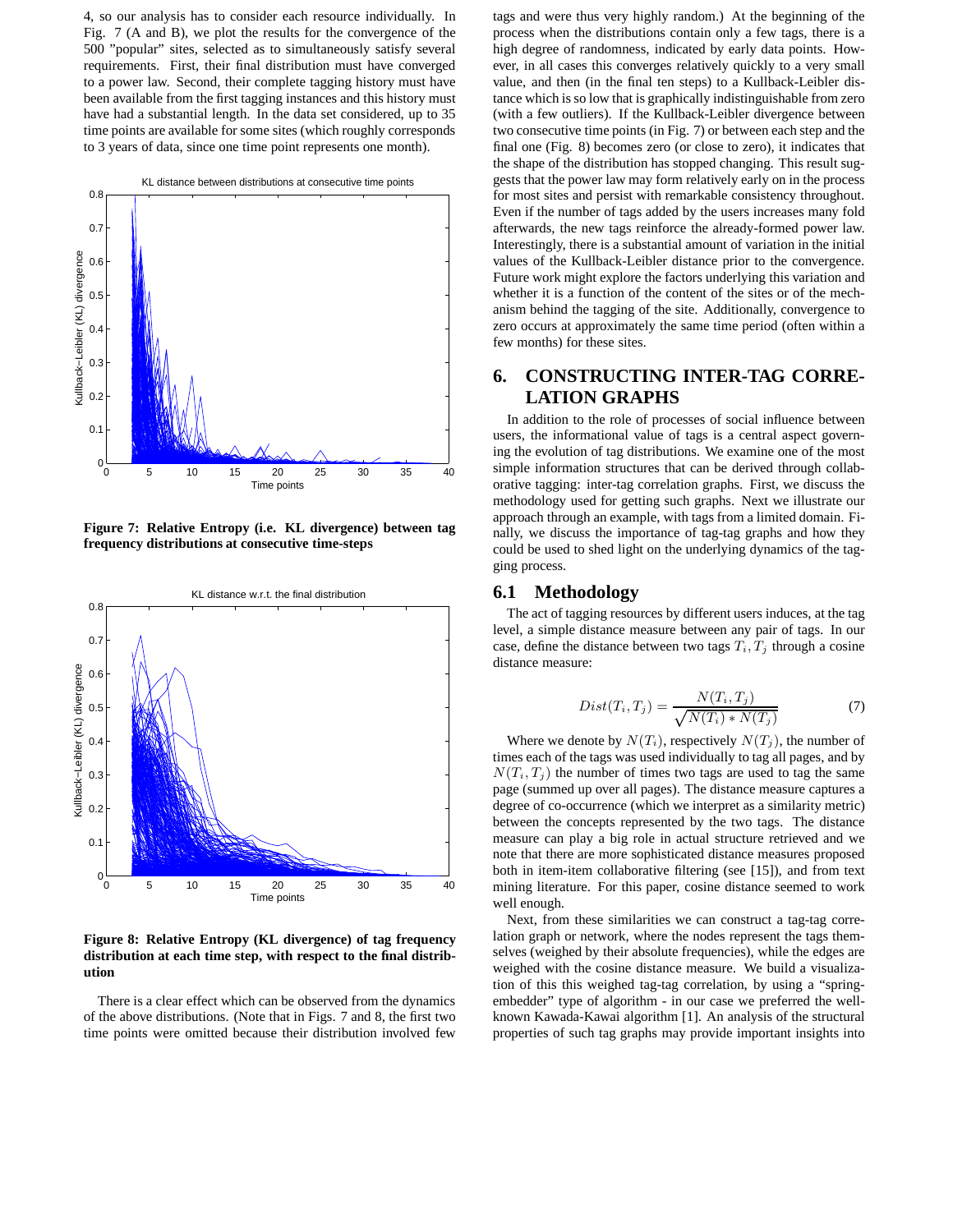how people tag and how semantic structure emerges in distributed folksonomies (we return to this issue in Section 6.3, where we discuss the relation between this approach and the structures derived in the literature on language evolution).

While it would be difficult if not impossible for independent researchers to collect enough data to construct and analyze the entire space of tags used in del.icio.us, we did collect enough data to provide an illustration of the approach for a restricted sub-domain.

#### **6.2 Constructing tag-tag correlation networks**

In order to exemplify our approach, we collected the data and constructed visualizations for a restricted class of 15 tags, all related to the tag "complexity." Our goal, in this example, was to examine which sciences does the user community of del.icio.us see as most related to "complexity" science (a problem which has traditionally elicited some discussion).<sup>3</sup> The visualizations were made on Pajek [1]. The purpose of the visualization was to study whether the proposed method retrieves connection between a central tag "complexity" and related disciplines. We considered two cases:

- Only the dependencies between the tag "complexity" and all other tags in the subset are taken into account when building the graph (Fig. 9).
- 30 other edges (i.e. 45 edges in total for 15 tags) are considered (Fig. 10). These taken as the ones with the highest expected correlations, though in future work we'll consider more sophisticated methods for determining the cut-off, based on examining the deviation from the mean.

In both figures, the size of the nodes is proportional to the absolute frequencies of each tag, while the distances are, roughly speaking, inversely related to the distance measure (as returned by the "spring-embedder" algorithm).<sup>4</sup> We tested two energy measures for the "springs" attached to the edges in the visualization: Kamada-Kawai and Fruchterman-Reingold [1]. For lack of space, only the visualization returned by Kamada-Kawai is presented here, since we feel it is more faithful to the proportions present in the data.

The results from the visualization algorithm do match well what one would intuitively expect to see in this domain. Some nodes are much larger than others, which, again shows the taggers prefer to use to general, heavily used tags (e.g. the tag "art" was used 25 times more than "chaos"). Tags such as "chaos", "alife", "evolution" or "networks" which correspond to topics generally seen as close to complexity science (some of them were actually developed in the context of complex systems), come close to it. At the other end, the tag art is a large, distant node from complexity. This is not so much due to the absence of sites discussing the mathematics/complexity aspects in art. In fact, there are quite a few of such sites - but they represent only a small proportion of the total sites tagged with "art," leading to a large distance measure. There are, however, some problems in the structure retrieved: the tag "ecology" would be expected to appear much closer to "complexity," since much research on complexity in biological systems has focused on applications in ecology.

Collaborative tagging does not always results in sheer chaos. While formal ontologies are of utmost use in highly structured domains such as biology, in general domains like "web pages" collaborative tagging is usually seen as the better route. Yet even in an open-ended domain like "web pages," our data seems to show there is some consensus about how to categorize the data. These tagcorrelation graphs could provide knowledge engineers guidance in how people naturally categorize data, although any knowledge engineer should check for stabilization of a power-law using our techniques. One suspects even that some of these tag correlation networks could, with the help of a careful engineer, serve as the base of a taxonomy using a Semantic Web languages such as RDF Schema [3]. A fully automatic process for deducing any type of taxonomy based only on tag co-occurence is unlikely to work, since "there is no one-to-one correspondence between concepts and keywords. It is not always possible for the users to express a complex concept with a single keyword and thus they may use more than one tag to express the concept association that the item brings up in them" [13].

## **6.3 Tag Graphs and Human Language Networks**

In the previous section, we have shown that tag networks can be easily constructed and visualized and that they could prove useful in simple information retrieval. However, exploring the properties of these tag graphs (e.g. node centrality, degree distribution, and so on) - and their evolution - can provide us with much deeper insights into how folksonomies develop from the aggregate behavior of individual users. They could additionally provide insight into how more complex semantic structures evolve.

A starting point in our further modeling is the work that seeks to explain the emergence of structure and syntax in human language. In recent high-profile work, Ferrer i Cancho and Sole [18, 5] study the evolution of several human languages, by constructing their graphical protostructure. They do this by taking large corpuses of (natural language) texts and constructing inter-correlation graphs between all pairs of words in the language, based on the distance they appear from each other in these texts.

Next, they analyze the resulting graphical structure for each of the considered languages. Following the seminal work of Zipf, they show that the retrieved networks, far from having the structure predicted by random graph theory for such large networks [2], have, in fact a "small world" structure.<sup>5</sup> Furthermore, this protostructure is remarkably similar across different languages.

Graphs which exhibit a small world network effect have the distribution of the mean degree of the edges follow Zipf's law.<sup>6</sup> Sole et al.[18] argue that, far from being a mere coincidence, this is an essential underlying property of human languages, and furthermore, syntax and structure in human languages emerges "for free" from these simpler structures. In [6], they simulate a version of Zipf's classic generative model of human language: speakers prefer to use ambiguous, general words which have minimum entropy (and minimize their effort for choosing the word), while hearers prefer words with high entropy, and thus high informational value.

Comparing this setting with the considered tripartite model of tagging systems (presented above and in Fig. 1), we observe some important similarities to models of language evolution. The resources (websites) could correspond to the objects in the real world

<sup>&</sup>lt;sup>3</sup>The choice of terms considered in the subset is loosely based on the topics covered at the 2006 summer course on complexity offered by the Santa Fe Institute.

<sup>4</sup>For two of the tags, namely "algorithms" and "networks," both absolute frequencies and co-dependencies were summed over the singular form tag, i.e. "network" and the plural "networks," since both forms occur with relatively high frequency.

<sup>5</sup>A small-world graph is a graph in which any two nodes are connected by a path of small maximum length - usually 2-4.

<sup>&</sup>lt;sup>6</sup>The degree of a vertex is the number of edges connected to that vertex. The distribution of the degrees across all vertexes is an important property of a graph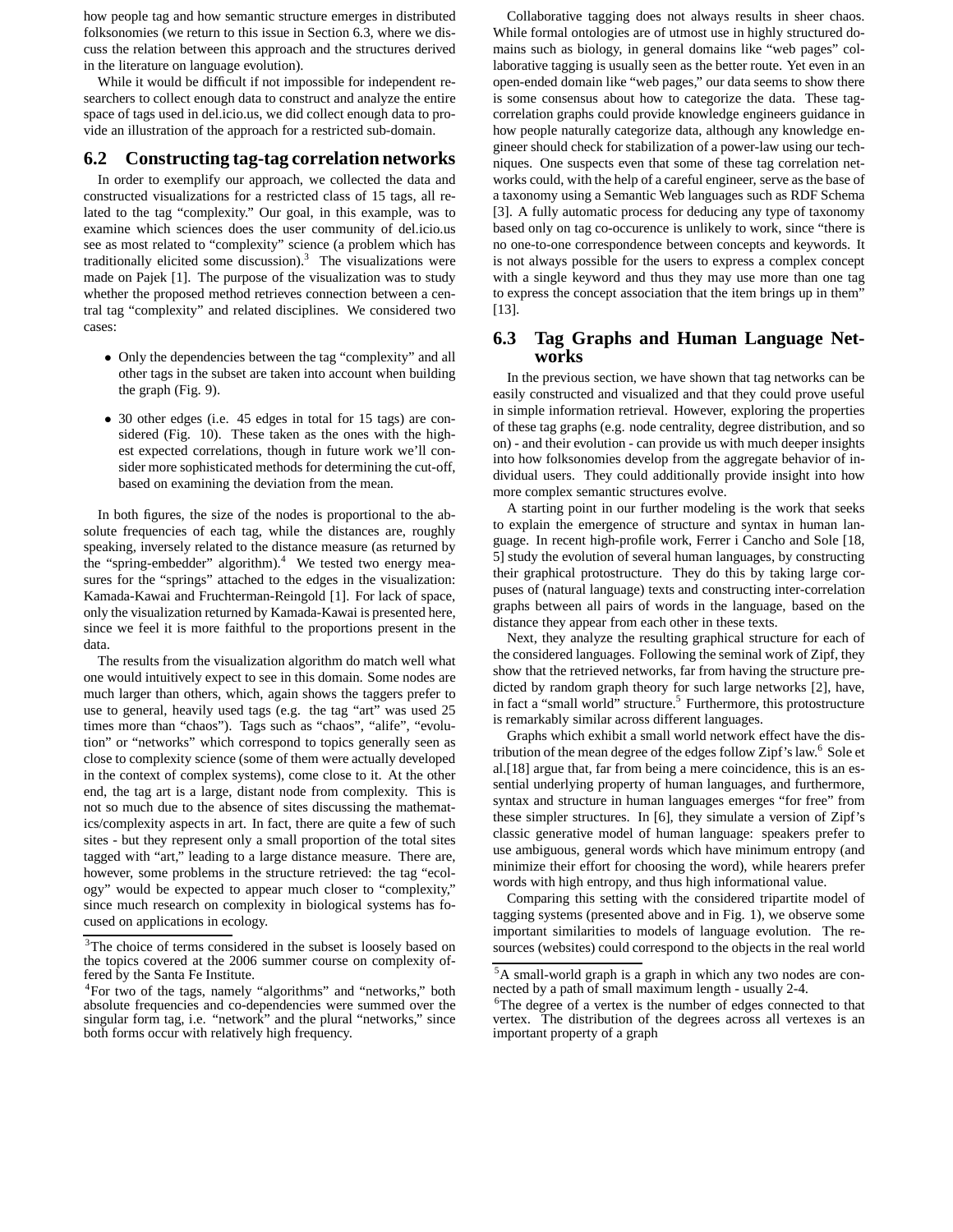

**Figure 9: Visualization of a tag correlation network, considering only the correlations corresponding to one central node "complexity"**



**Figure 10: Visualization of a tag correlation network, considering all relevant correlations**

- that need to be described by the language, the users to the speakers of the language, and the tags to the tokens of the language (i.e. the words). Tags also likely have a Zipf's law distribution of node degrees, and while the massive data harvesting needed to show this is difficult, our provisional results do point in this direction. In such a case, generative models proposed by Sole et al. [6] is useful to explain the online behavior of taggers with respect to the informational value of tags. Thus, folksonomy structure could also be seen as emerging at the intersection between the efforts of taggers who try to minimize their effort, and thus prefer to choose more common tags with less informational value and retrievers (i.e. "hearers") who need to use this tags to find as precise as possible resources and so use tags with the highest informational value. In our generative model shown in Section 3, the results of this "least effort principle" would be the parameter  $\lambda$ .

#### **7. CONCLUSION AND FUTURE WORK**

This work has explored a number of issues highly relevant to the question of whether a coherent way of organizing metadata can emerge from distributive tagging systems. We began by outlining a principled generative model of tagging. Our model is based on Mika's formalization of tagging, but additionally incorporates the